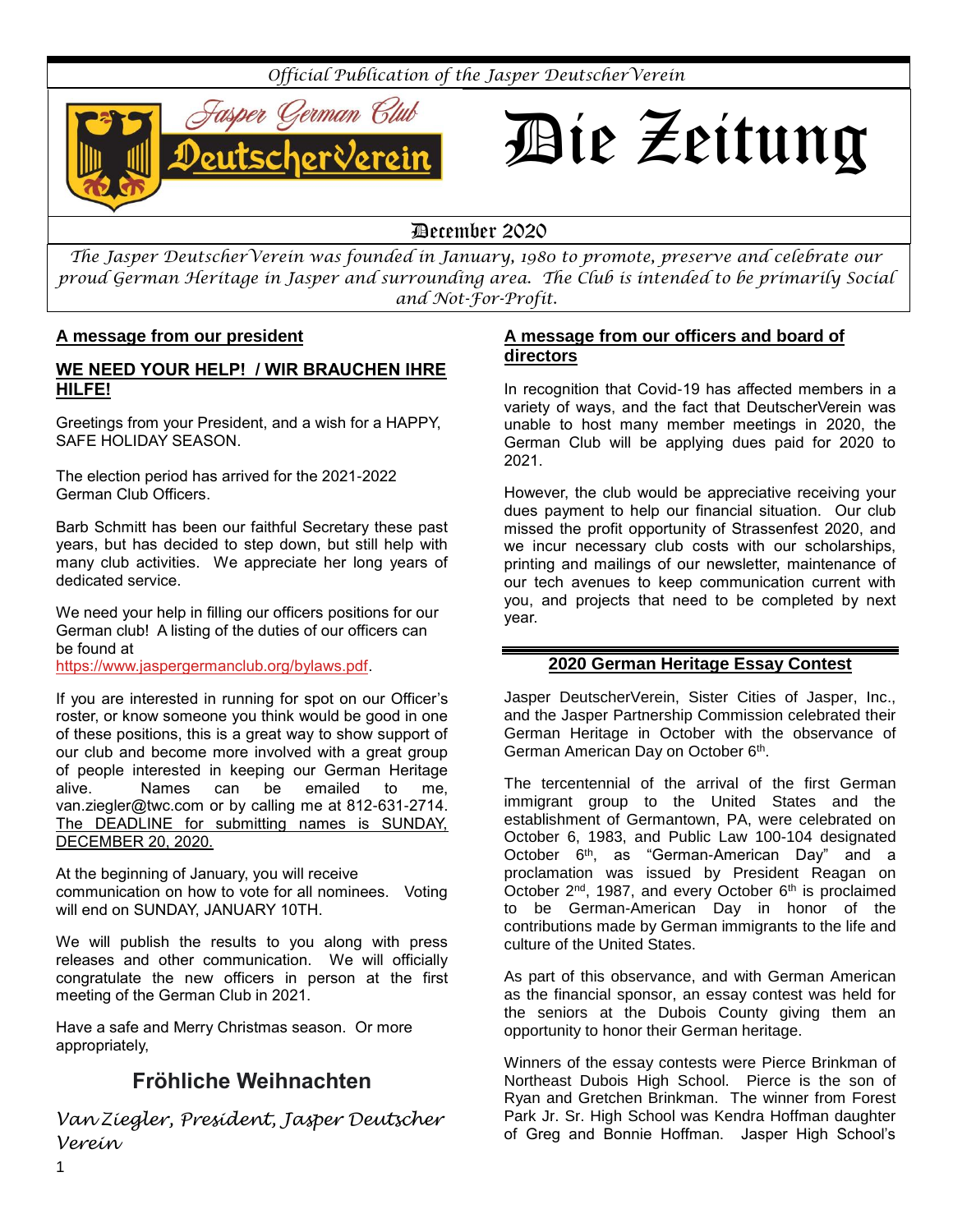winner was Lauren Verkamp, daughter of Max and Jen Verkamp.

Each student has been awarded a \$250 scholarship from German American.

# **Die Jugend**

If we, at Jasper High School, had been 100% online in September, like Grades 8-12 have been for the last few weeks, the Staufen exchange students would not have been allowed to come to Jasper High School. Whatever happens to in-person education at the High School now, they will be allowed to stay until May because they arrived at a time when classes were in-person. They are both still extremely happy to be in Jasper (also during online classes) and they continue to be active in band and athletics (that have continued to practice even during online learning).

If you have access to something typical, or exceptional, to show these kids during their time here in Jasper, please pass along your ideas and invitations to rhalvorsen@gjcs.k12.in.us.

The German Exchange Advent Calendar fundraiser has come to a successful end for 2020 and we are still working towards hosting the students from Staufen/Pfaffenweiler in October 2021 and taking our trip to Germany in May/June 2022. We hope that very little of the Exchange will have to be virtual at that point.

In the chat window of an online Zoom class, an 8th Grader recently asked: "What does Schnitzelbank actually mean?" I answered her question and thought about all the other ways to translate/describe what a Schnitzelbank is. For the next Zeitung, please send your favorite translation/description of what a Schnitzelbank is to me at rhalvorsen@gjcs.k12.in.us. I'm sure there are some pretty creative ones.

*Ross Halvorsen* JHS/JMS German Teacher



Note: There will not be a newsletter in January, 2021. Sorry for any inconvenience. Patti

**HELP!** We need help with the landscape maintenance at the DeutscherVerein Maypole and Mural area at 6<sup>th</sup> and Newton Streets. The area consists of the Maypole crafted by Jim Corn, Mural, Green space and landscaping.

Many of us may take this attraction for granted, but visitors and passersby people certainly do not. It provides a first and lasting impression of Jasper.

When Jim constructed, he maintained the green space himself for many years. After landscaping we volunteered to help Jim and Rita and that was approximately 20 years ago.

We do have someone to mow, but everything else needs to be done which consists of; maintaining the irrigation system, remulching, trimming roses and bushes, caring for the perennials, selecting and planting annuals, edging, pulling weeds and in general, keeping the area clean.

The building owner is very proud and supportive of our efforts and told me that was one of the reasons he purchased the property since it defined Jasper with it's beauty and German Heritage.

This project would best be handled by a couple or small group. Linda and I will be glad to work with anyone to get started. Just give me a call. 812-630-3070

Us old people need some HELP. It's time for some new young blood. Help keep Jasper Beautiful and keep our proud German Tradition active and well!

Dan Wehr



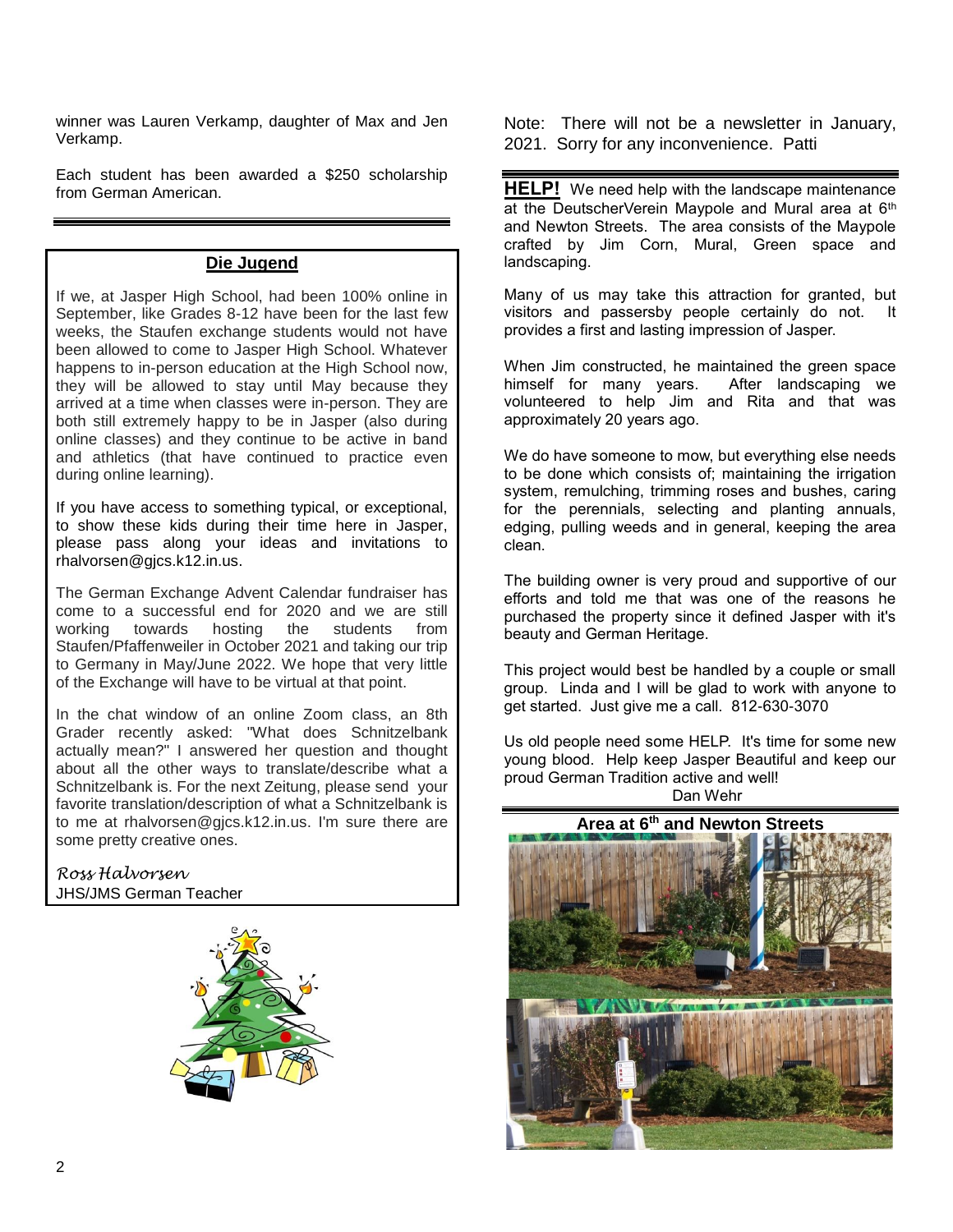#### **News from Sister Cities of Jasper, Inc.**

After winning the 2020 Sister Cities International Innovation in Arts and Culture (Population under 25,000) Award for the transatlantic collaborative design of the new partnership logo, Sister Cities of Jasper announces that the new Jasper/Pfaffenweiler memorabilia (a must on every gift guide) are now available at the following locations:

Chocolate Bliss Downtown Fitness and Running Dubois County Museum Gift Shop Finishing Touches Impulse of Jasper Jasper City Mill Jasper Chamber of Commerce Schnitzelbank Restaurant Dubois County Tourism (on display only) Jasper City Hall (on display only)

All proceeds go towards advancing our partnership with Pfaffenweiler including the student exchanges with the neighboring Faust High School in Staufen, Germany. For questions, please

contact [sistercitiesofjasperin@gmail.com](mailto:sistercitiesofjasperin@gmail.com)

All checks should be made payable to Sister Cities of



**In this time of need for many people, now would be a great time to donate to a local charitable organization. Your generosity will be appreciated!!!!!**

# **An Invitation to Learn to Play SKAT**

Earlier this summer, I received a phone call from Herb Schmidt of the Louisville German American Club and I asked him to send me the invitation that he was extending to members of the DeutscherVerein.

Here it is…………

My name is Herb Schmidt. I'm on the board of directors at the Louisville German American Club.

We would like to see if anyone in your club plays Skat. (The national card game of Germany) We have several members that play and we are planning a card day once it is safe to get together.

My contact information is..... Cell phone ......502 239-2239 Email ....... herbschmidt1956@yahoo.com I don't answer calls on my cell phone unless I recognize the number. If any of your members call me please ask them to leave a voice message and I will return their call.

Thanks again, Prost-**Herb** 

**PS –** Per Herb in an email, the group will probably meet once a month once it is safe to get together.

#### **Update on the 35th Anniversary Partnership Trip to Pfaffenweiler**

The Partnership Trip celebrating the 35<sup>th</sup> anniversary of the Jasper and Pfaffenweiler Sister City relationship, originally scheduled for June 2020 and postponed to June 2021, has now been postponed again due to COVID until June 2022.

To follow Jasper Partnership information, please see link below.

[https://www.jasperindiana.gov/department/board.php?str](https://www.jasperindiana.gov/department/board.php?structureid=41) [uctureid=41](https://www.jasperindiana.gov/department/board.php?structureid=41)

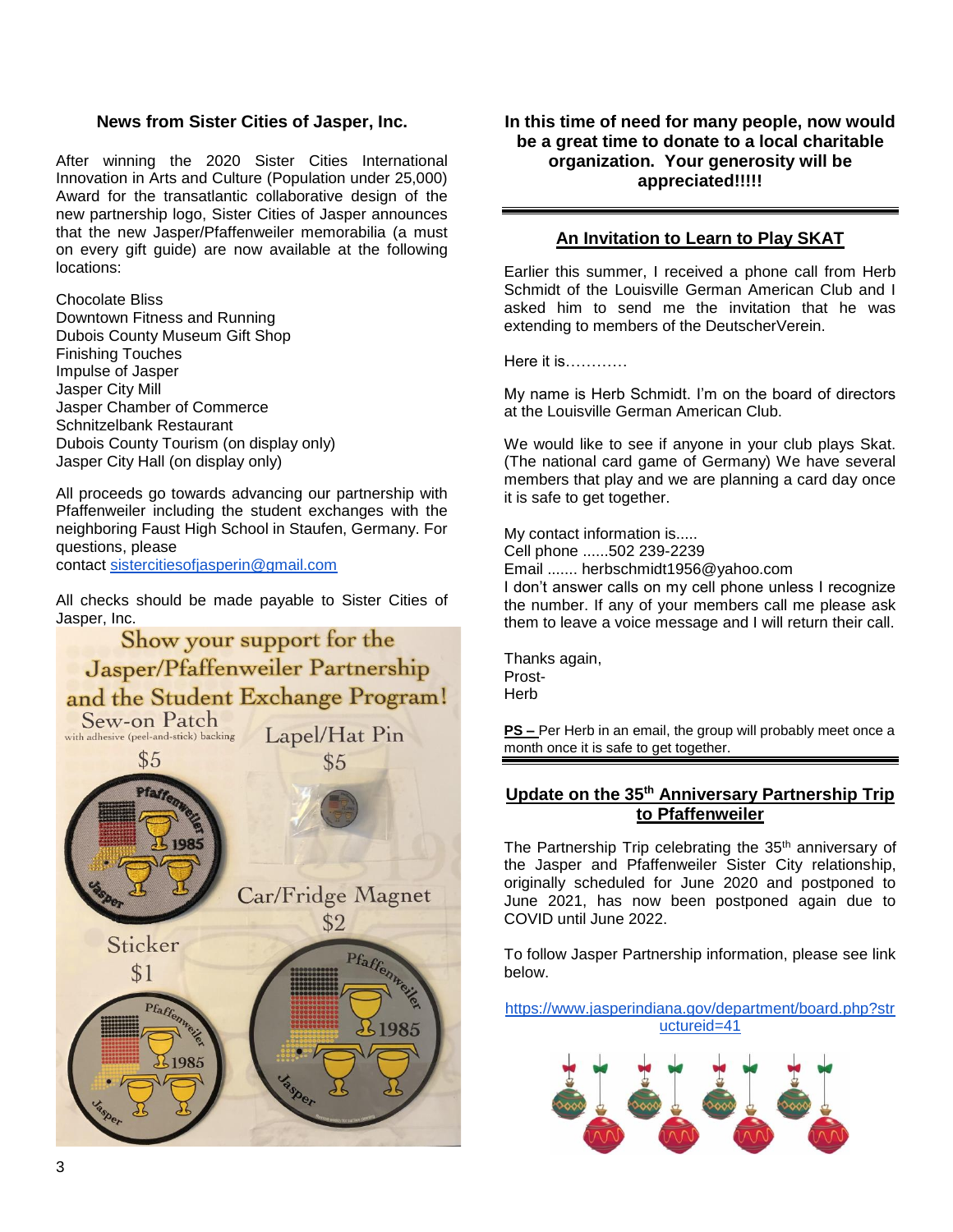If you wish to pay your 2021 Membership Dues, they are \$10 a person and can be mailed to DeutscherVerein, P. O. Box 15, Jasper, IN 47547-0015.

# **"Ein Prosit"**

Ein Prosit Ein Prosit der Gemutlichkeit Ein Prosit Ein Prosit der Gemutlichkeit Eins, Zwei, Drei, G'suffa! Zicke, zacke, zicke, zacke Hoy, Hoy, Hoy, Kindermachen, Kindermachen Ya Ya Ya Motorcycle, Motorcycle Vroom, Vroom, Vroom Der Deutscher Verein is Voonderbar!!



# **Address Changes for Newsletters – Also for**

#### **"Snowbirds" With Temporary Address Change**

Would all members who are going to be gone for any period of time, please notify Patti Goepfrich at 812-482- 4821 or pmgoepfrich@gmail.com with your new address so we can forward your newsletter to you. This keeps us from having to pay double postage and assures you to receive all newsletters while you are away from home. Having your mail forwarded while you are gone will not work, simply because of the "Return Service Requested" stamped on our newsletter. This is stamped to let us know when someone has moved. The Post Office informs us of new addresses if you have permanently moved.

#### **German Heritage By: Kendra Hoffman**

#### **Daughter of Greg and Bonnie Hoffman Forest Park Jr. Sr. High School**

My family roots are straight German. Both sides of my family have German ancestors. My parents like to tell me stories about my grandparents. They used to talk in German when they did not want the kids to understand what they were talking about. I think that is so cool! My parents know a few German words but not many, which I think is sad. I wish I knew more about how to preserve and promote my German family roots!

Living in Dubois County has made me realize that there are more people with German ancestors than I ever knew. Living here has made me so proud of my German Heritage. You can tell when you are interacting with the older members of our community that they have German roots. They are strong-headed and very opinionated, just like my grandmother was. I can tell that I also have the same traits; this makes me happy because I will be able to pass that on to my children.

I believe that good, strong German families should pass down the German language through every generation. I would love to speak German! My friends also think it would be so cool to be fluent in another language, especially one that holds so much meaning for my ancestry! The few words that my dad knows he will say at random times. However, I have never really soaked in that knowledge to the best of my ability. However, if our ancestors passed on the language to our parents and our parents to us, this could make a major difference in preserving the language from our family roots.

We also could have a get-to-know your history fest. This could have people from Germany that have moved to American tell their stories. Also, we could have interactive stations where you learn what it would be like if you were still living in Germany. German families could prepare authentic food from their family recipes. It could be a lot like the Strassenfest but more hands-on and history activities involved.

As you can see, Dubois County does do certain things to preserve our amazing heritage. However, there is plenty more than can be done to make German Heritage more known. We need to do our part to protect the roots of our ancestors before children do not know their history at all.

#### **What is my role in preserving and promoting our German heritage in Dubois County By: Lauren Verkamp**

# **Daughter of Max and Jen Verkamp Jasper High School**

As long as I can remember, Germany has been on the forefront of my mind. When my dad was in high school, he went on a summer exchange program to Germany, and discovered he was distantly related to his host family. Since then, he has kept in close contact with the family, and shared his love for the German people and culture with our family. Because of my close connection, I was ecstatic to begin learning German in 8th grade. As soon as we began learning, I fell in love. Because I had visited Germany once before, and had so much exposure to the language, learning it came easily to me. When I was given the opportunity to go on the same exchange my father went on, I knew I could not resist.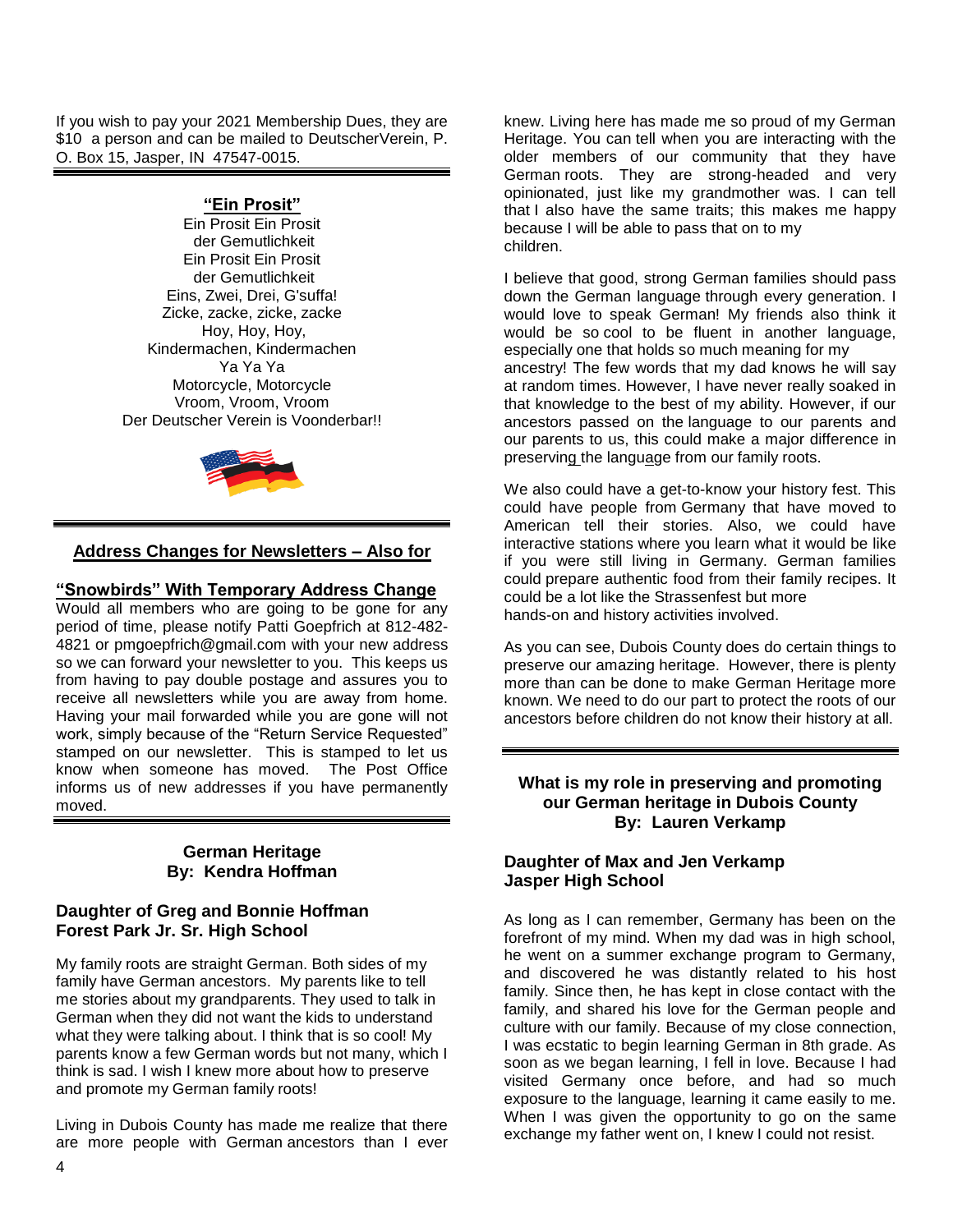My German exchange taught me an abundance of lessons. I learned independence, confidence, and appreciation for our differences. A month away from home forced me to step out of my comfort zone, and learn to do things for myself. In addition, I embraced my mistakes. Although I sometimes would mess up my words, I would learn from them, and it ultimately was a great experience. In order to remember my great memories forever, and share them with others, my friend and I put together a video of some of our favorite aspects of the trip. We hope this video will be used in the future to promote the exchange to younger high schoolers.

Since I returned, I have wanted to do everything I could do to promote the importance of my German heritage in the community. My first step in doing this was within my own school. Last year, I was the president of the high school German Club. I recruited many new members,

including those not even enrolled in German classes. I organized creating German themed t-shirts, as well as going to Rosenvolk, a medieval themed festival, and visiting the Evansville art museum. The year before, I organized and created a German themed day at the local museum for young children to learn about German traditions. It was entitled Kinder Karneval, and reflected the German holiday called Fasching. This is similar to Mardi Gras. This process was extremely rewarding for me because I was able to learn more about other cultures, and share it with others.

My German heritage has always been a big part of my life, and I want to share that with as many people as possible. I think it is so important for everyone to learn new languages, whatever it may be, and experience different cultures. Being educated on other ways of life and immersing yourself in these seemingly strange traditions is something I believe everyone should experience. This is why I have done so many things through the years to promote German, and I hope to continue sharing my love of the beautiful culture.

#### **German Heritage By: Pierce Brinkman**

#### **Son of Ryan and Gretchen Brinkman Northeast Dubois High School**

The German Heritage holds a special place in my heart. Both my Grandpa Brinkman and Great-Grandma Bonifer were descendents of Germany. They passed when I was young, and I often wish I would have learned more about their German backgrounds. My father tells me stories that were passed down from my grandpa about what his life was like as a young boy growing up in a strong German family. To me, the German Heritage is a

combination of many aspects. My grandpa taught my father and my father has taught me the importance of being a hard worker and getting the job done. I believe that the strong work ethic is one of the most prominent qualities of the German background. Aside from the strong work ethic of Germans, there is also the quality of being very disciplined. Germans always look for ways to solve problems using what they have. They are known to be great thinkers. Many of our world's inventions come from those with a German heritage. Many Germans are followers of traditions. From eating certain foods like brats and weiner schnitzel, to gathering for community events and celebrations. The qualities that Germans have with their work ethic, discipline, and traditions are qualities that I strive to uphold. I believe I can preserve the German heritage by continuing to participate in local traditions, whether it be attending Strassenfest or a weekly church service. I feel that I exhibit the strong work ethic and discipline in all that I do. I am a distance runner who is disciplined to work harder and harder each day to get better. I believe if residents of Dubois County instill in themselves the qualities of the German heritage, Dubois County will continue to thrive.

#### **Crescent Calzones**

#### **Ingredients**

½ lb bulk Italian pork sausage or ground beef 1 clove garlic, finely chopped ½ cup chopped green bell pepper 1 can (8 oz) Pillsbury™ refrigerated crescent dinner rolls ¼ cup pizza sauce ½ cup shredded mozzarella cheese (2 oz) 1 egg, beaten

#### **Steps**

1. Heat oven to 375°F. Grease or spray cookie sheet. In 10-inch skillet, cook sausage and garlic over medium heat until no longer pink; drain. Stir in bell pepper.

2. On cookie sheet, unroll dough and separate into 4 rectangles; press each into 7x4-inch rectangle, firmly pressing perforations to seal. Spread 1 tablespoon sauce on half of each rectangle to within 1 inch of edge. Sprinkle 2 tablespoons cheese over sauce; top with onefourth of sausage mixture. Fold dough over filling; firmly press edges with fork to seal. Brush top of each with egg. With fork, prick top of each to allow steam to escape.

3. Bake 15 to 20 minutes or until deep golden brown. [Immediately remove from cookie sheet. Serve warm.](https://www.pillsbury.com/recipes/crescent-calzones/1a5c9b84-60fb-4689-bb02-d8cd23a2882b?utm_source=facebook&utm_medium=social_organic&utm_campaign=msp_xx&mktgimp=pbrbgcrescnt&p=1&position=RDPToolbarRAIL.Print#reviewDiv)

(taken from: [https://www.pillsbury.com/recipes/crescent](https://www.pillsbury.com/recipes/crescent-calzones/)[calzones/\)](https://www.pillsbury.com/recipes/crescent-calzones/)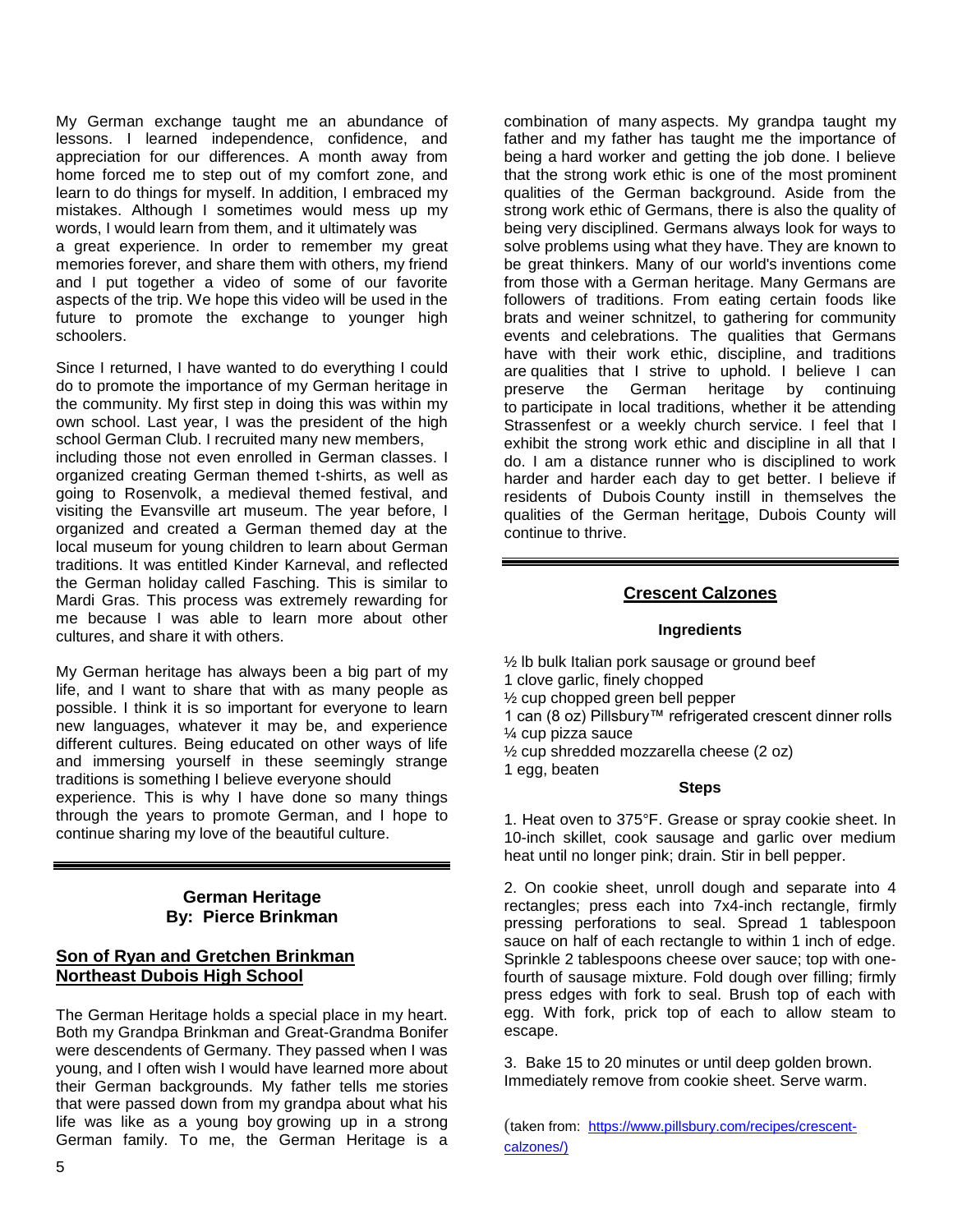#### **Endowments at the Dubois County Community Foundation**

#### **Jasper Deutscher Verein (German Club) German Heritage Endowment**

A donor-advised endowment to benefit generations in ensuring that our German heritage is preserved and enriched in Jasper and Dubois County.

#### **Claude and Martina Eckert Sister Cities Endowment**

A designated endowment to provide support to Sister Cities of Jasper, Inc. to support the Jasper/Pfaffenweiler relationship.

A gift to the Jasper DeutscherVerein (German Club) German Heritage Endowment or to the Claude and Martina Eckert Sister Cities Endowment is a wonderful way to remember that special someone. A gift in honor of someone or in memory of someone may be given. The Dubois County Community Foundation will send a letter of acknowledgment to the individual being honored or to the family of someone being remembered. Send your gift along with the appropriate information to the Dubois County Community Foundation, P. O. Box 269, Jasper, IN 47547-0269. Envelopes are also available at the greeting table at each club meeting.

| Enclosed is my gift of \$                       |
|-------------------------------------------------|
| to the $\qquad \qquad$                          |
| (Please specify appropriate Endowment)<br>Name: |
| Address: _________________                      |
| City/State/Zip:                                 |

\_\_\_\_\_\_\_\_\_\_\_\_\_\_\_\_\_\_\_\_\_\_\_\_\_\_\_\_\_\_\_\_\_\_\_\_\_\_\_\_\_\_\_\_\_

\_\_\_\_\_\_\_\_\_\_\_\_\_\_\_\_\_\_\_\_\_\_\_\_\_\_\_\_\_\_\_\_\_\_\_\_\_\_\_\_\_\_\_\_\_

I want my gift to be in memory of / in honor of:



**Memories from the past!!!!**

Taken from **The Herald** – Friday, October 7, 1988 Editor's Note: The following are excerpts from German newspapers which chronicled a Jasper group's visit to Pfaffenweiler. They were translated by Matt Hilger.

The first group of Jasper residents to officially visit the community's sister city of Pfaffenweiler arrived in the Snail Valley on Wednesday, Aug 31.

The visitors were picked up in Stuttgart by Bürgermeister Fritz Gutgsell and Archivist Edmund Weeger (Eddi). At the town entrance a big sign put up across the street with the inscription, "Welcome to Pfaffenweiler," and flanked by two flags.

Before their arrival, the people of Pfaffenweiler were busy, especially in the upper town, where the "Schneckenfest" (Snail Festival) takes place, and at the winery. The last preparations for the welcoming of the guests were going on and also for the festival. Despite the preparation work, musicians of the Batzenberger Winzerkapelle showed up to welcome the guests with lively march music. The choir of the grade school….sang English and German songs, and a young couple in traditional costumes recited a poem in "alemannisch" dialect (this is the dialect the older people in Jasper still talk). The poem told about the emigration and today's contact with the descendants of the emigrants.

In a short address Bürgermeister Gutgsell pointed to the meaning of this first official partnership visit from Jasper. A special salute was given to Jasper councilman Vic Knies, and the chairman of the Sister-City Club, Claude Eckert and his wife, Martina. Women and men in traditional costumes served wine and bread to the guests as a welcome.

Before the group from Jasper started their trip from the airport of Stuttgart to Pfaffenweiler, they had a welcome in the State Assembly Building from the Parliament State Secretary Gundolf Fleischer. After a tour through the capitol building of Baden-Wuerttemberg, they sat together for lunch in the restaurant of the State Assembly. It was a special pleasure for the visitors to welcome a young man from Stuttgart, who stayed in the Jasper area for half a year interning. He stayed till March of this year. Wolfgang Joas had his fiancé along, Jan Gerber, from Ferdinand. The young Swabian guided his friends from Jasper after the welcome and lunch through the downtown of Stuttgart.

The next day, after arriving in Pfaffenweiler, the group took a little bus tour through the wine country of Baden, and saw one of the biggest wineries of South Germany. In the evening, the second delegation from Jasper arrived at their Sister City. The German Club group traveled a whole week through other parts of Europe to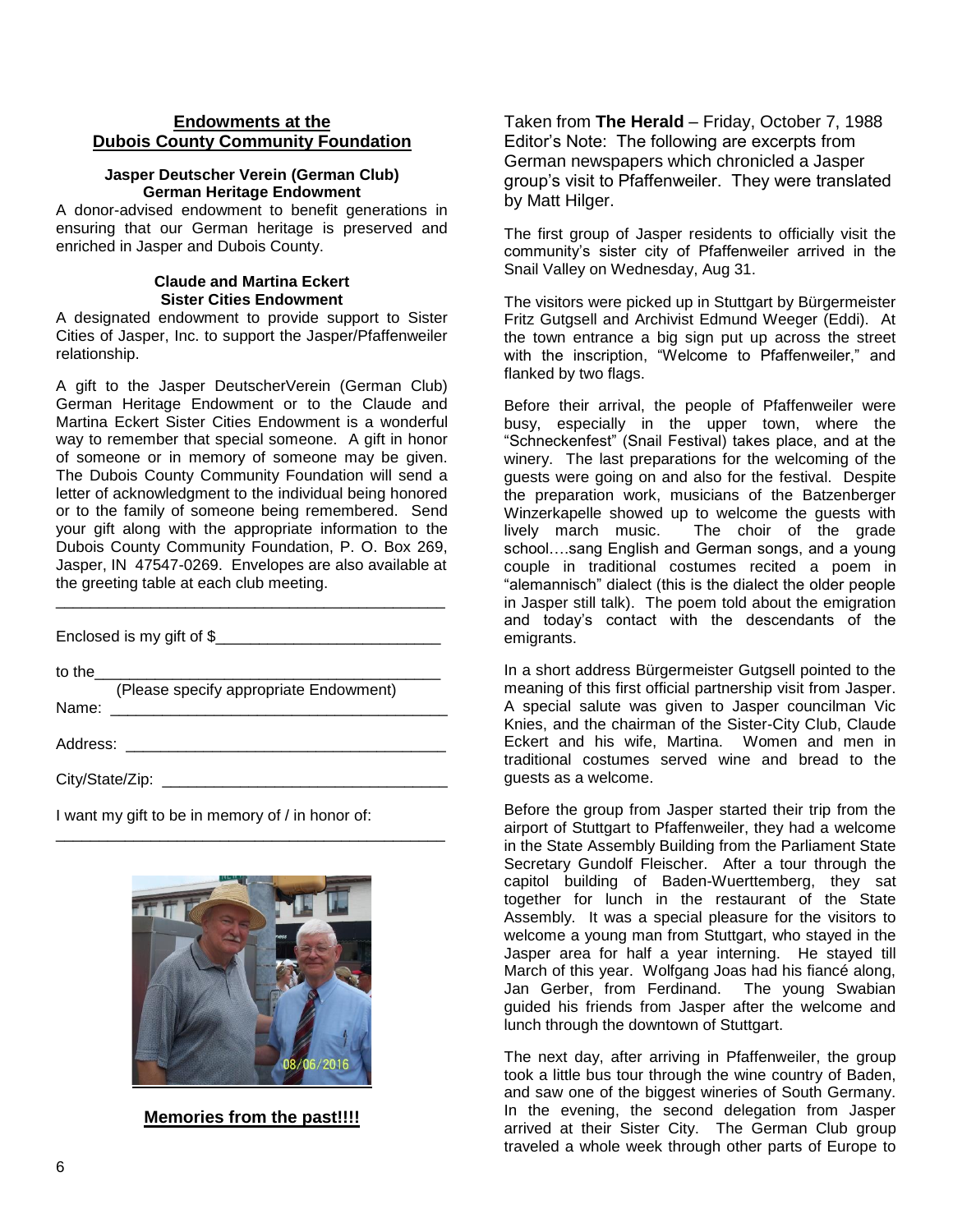see more of this little continent. After stops in Paris and Lake Geneva, they bypassed Italy, came through Innsbruck, Austria, and visited Switzerland on their way to Pfaffenweiler.

An unofficial prelude of the Schneckenfest took place on the same evening, in the festival cellar of the Winzerkapelle. It was a special invitation of the Batzenberger Winzerkapelle for their friends from the U. S. In this way they wanted to say thank you for the great hospitality, the people of Jasper gave them last year. At the same time, the musicians also wanted to give their guests an impression how the little village celebrates its festivals in these old barns.

The welcome speech was given by the chairman of the club, and was translated into English by Karin Woerner. Bürgermeister Gutgsell took this opportunity to point out the partnership, and thanked everybody who made a special effort to maintain the friendship between the two communities.

Rudolph Eckerle, a grape farmer from Pfaffenweiler, told quite funny stories how the grape farmers in the former days earned their daily bread. Hubert Treyer, the Pfaffenweiler town poet, read a few poems about the life in the little wine community of 2,500. The regional governor, Dr. Emil Schill mentioned afterwards in a short address, "Whoever was at the Schneckenfest always returns. I can insure you, you are absolutely top!" In English, he welcomed the guests from Jasper and presented them a picture book about the rural district.

Following the program the guests of the American Sister City entertained with a few songs from their home country and presented little gifts to different German friends. Regardless of the unusually cool weather, all the cellars in the festival area were busy Schneckenfest evening.

Saturday afternoon the Pfaffenweiler people performed a pageant about the emigration to the U.S., depicting why they had to leave, what it cost, what they had to expect and how hard it was to leave forever. Edmund Weeger translated the whole pageant, but a lot of the Jasper guests were able to understand quite a bit of the German language themselves. In the late afternoon the Jasper visitors presented the official gifts to the community of Pfaffenweiler. Dave Buehler and Claude Eckert presented office furniture for the Mayor's office and a podium for the civic auditorium, an unexpected gift for the Pfaffenweiler community.

At 9 a.m. Sunday, the Pfaffenweiler parish held a special church service with the choir for all their Jasper friends. In the afternoon, the brass band from a neighboring town entertained in the festival area and a little group of the Jasper guests performed square dancing. Besides, this,

the Pfaffenweiler people performed again the emigration pageant. The fest lasted late into Sunday night. Unfortunately, on Monday morning, about half of the U.S. citizens had to leave again to fly home.

The rest, left early in the morning to go to Freiburg. A few of them were welcomed in the city hall by Regierungspraesident Dr. Nothelfer. Victor Knies presented him an Indiana flag and a plate of the Jasper courthouse. In the meantime, part of the group visited the Carl-Schurz-Haus, the American house in the downtown of Freiburg. Afterwards they went shopping and sightseeing through this historical city.

On Tuesday they got a little more acquainted with the area around Pfaffenweiler. A bus took them all into the Black Forest. Through Staufen and the Muenstertal, they came to Todtnau, where they had the chance to watch a glass blower.

From there they went to St. Blasien, had lunch, toured the old dome cathedral, had a reception with the mayor of this city, and drove on through the Black Forest, along the Titisee, down the Hoellental, past the Hirschsprung (deer jump) and Freiburg and ended in Pfaffenweiler again.

In the evening everybody met in the civic auditorium for a traditional community evening. The Accordian Club played, the brass band and the men's choir entertained together with the festival night watchman. The traditional dancing group showed their dances and the square dance group from Jasper got the chance to dance and all celebrated their growing friendship.

Wednesday was a free day for everybody, the last day together to do what everybody liked to do.

But every visit has an end. On Thursday morning the group left Pfaffenweiler and only a few stayed a little bit longer to spend more time in the area and to see more of Europe. Knies thanked everybody for their effort and hospitality and invited everybody of Pfaffenweiler to come to Jasper.

## **Captions of the pictures in the article**

Residents of Jasper recently traveled to Pfaffenweiler for an official sister city visit. Below, the Americans showed the Germans how square dancing is done. The group also gave the town a wooden snail, right. Pfaffenweiler annually hosts the 'Snail Festival.'

Among the other presentations made to Pfaffenweiler by the Jasper group were furniture for Mayor Fritz Gutgsell's office, presented by Dave Buehler, above, and a city flag, presented by councilman Vic Knies, below.